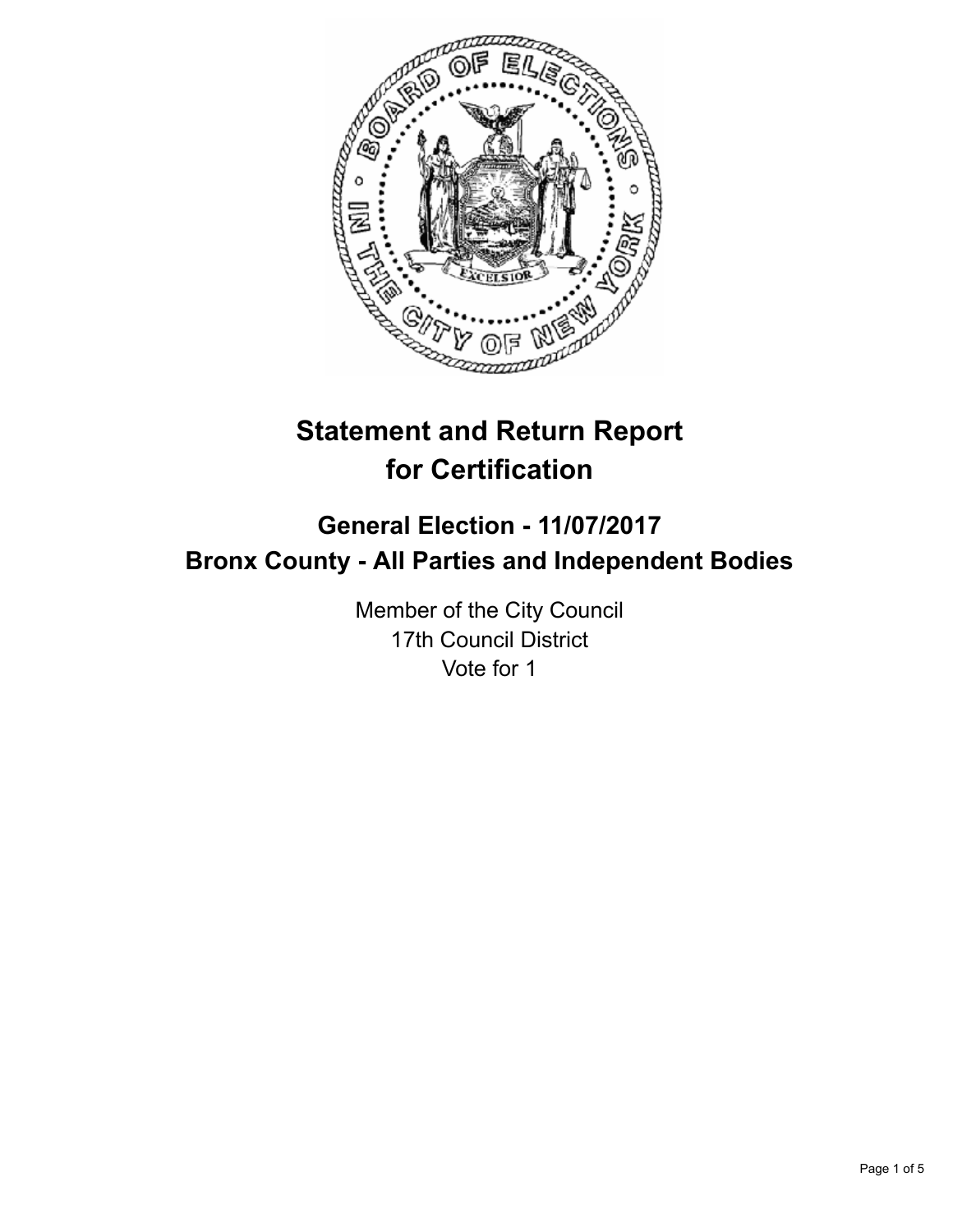

### **Assembly District 77**

| PUBLIC COUNTER                                           | 45 |
|----------------------------------------------------------|----|
| MANUALLY COUNTED EMERGENCY                               | 0  |
| ABSENTEE / MILITARY                                      |    |
| <b>AFFIDAVIT</b>                                         |    |
| <b>Total Ballots</b>                                     | 47 |
| Less - Inapplicable Federal/Special Presidential Ballots | 0  |
| <b>Total Applicable Ballots</b>                          | 47 |
| RAFAEL SALAMANCA JR. (DEMOCRATIC)                        | 39 |
| PATRICK DELICES (REPUBLICAN)                             | 2  |
| OSWALD DENIS (CONSERVATIVE)                              | 0  |
| RAFAEL SALAMANCA JR. (WORKING FAMILIES)                  | 3  |
| ELVIS SANTANA (EMPOWER SOCIETY)                          | 0  |
| <b>Total Votes</b>                                       | 44 |
| Unrecorded                                               | 3  |

### **Assembly District 79**

| PUBLIC COUNTER                                           | 5,397 |
|----------------------------------------------------------|-------|
| <b>MANUALLY COUNTED EMERGENCY</b>                        | 0     |
| <b>ABSENTEE / MILITARY</b>                               | 137   |
| <b>AFFIDAVIT</b>                                         | 81    |
| <b>Total Ballots</b>                                     | 5,615 |
| Less - Inapplicable Federal/Special Presidential Ballots | 0     |
| <b>Total Applicable Ballots</b>                          | 5,615 |
| RAFAEL SALAMANCA JR. (DEMOCRATIC)                        | 4,532 |
| PATRICK DELICES (REPUBLICAN)                             | 174   |
| OSWALD DENIS (CONSERVATIVE)                              | 111   |
| RAFAEL SALAMANCA JR. (WORKING FAMILIES)                  | 195   |
| ELVIS SANTANA (EMPOWER SOCIETY)                          | 68    |
| ANNA BERLANGA (WRITE-IN)                                 | 1     |
| <b>BELKIN GARCIA (WRITE-IN)</b>                          | 1     |
| JOSEPH MITCHELL (WRITE-IN)                               | 1     |
| UNATTRIBUTABLE WRITE-IN (WRITE-IN)                       | 5     |
| <b>Total Votes</b>                                       | 5,088 |
| Unrecorded                                               | 527   |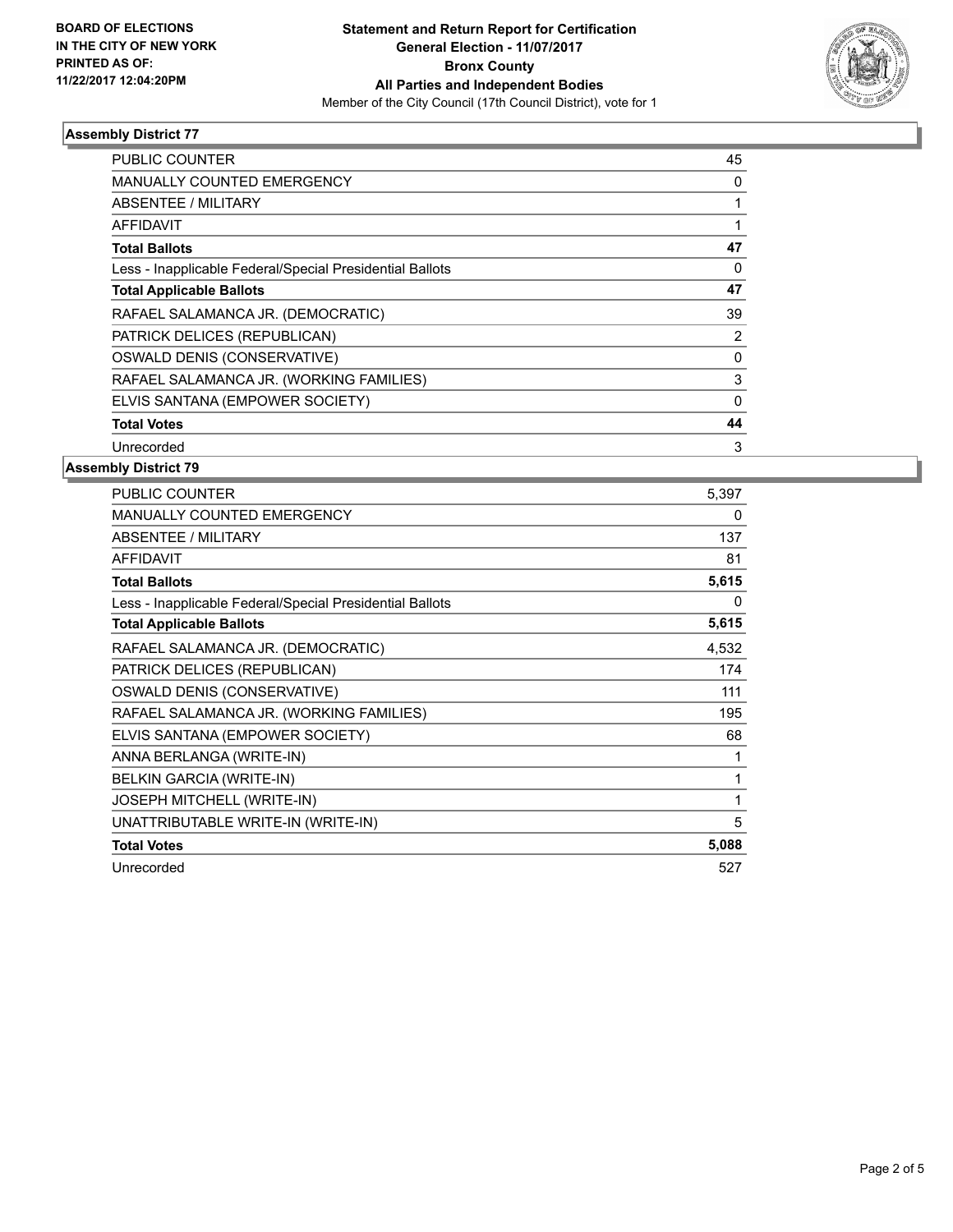

### **Assembly District 84**

| <b>PUBLIC COUNTER</b>                                    | 2,044 |
|----------------------------------------------------------|-------|
| <b>MANUALLY COUNTED EMERGENCY</b>                        | 0     |
| ABSENTEE / MILITARY                                      | 46    |
| <b>AFFIDAVIT</b>                                         | 28    |
| <b>Total Ballots</b>                                     | 2,118 |
| Less - Inapplicable Federal/Special Presidential Ballots | 0     |
| <b>Total Applicable Ballots</b>                          | 2,118 |
| RAFAEL SALAMANCA JR. (DEMOCRATIC)                        | 1,712 |
| PATRICK DELICES (REPUBLICAN)                             | 67    |
| OSWALD DENIS (CONSERVATIVE)                              | 68    |
| RAFAEL SALAMANCA JR. (WORKING FAMILIES)                  | 84    |
| ELVIS SANTANA (EMPOWER SOCIETY)                          | 17    |
| DONALD GARRITY (WRITE-IN)                                | 1     |
| MAXIMINO RIVERA (WRITE-IN)                               | 1     |
| RAFAEL DEJESUS JR. (WRITE-IN)                            | 1     |
| UNATTRIBUTABLE WRITE-IN (WRITE-IN)                       | 1     |
| <b>Total Votes</b>                                       | 1,952 |
| Unrecorded                                               | 166   |

### **Assembly District 85**

| PUBLIC COUNTER                                           | 4,875 |
|----------------------------------------------------------|-------|
| <b>MANUALLY COUNTED EMERGENCY</b>                        | 0     |
| ABSENTEE / MILITARY                                      | 108   |
| <b>AFFIDAVIT</b>                                         | 71    |
| <b>Total Ballots</b>                                     | 5,054 |
| Less - Inapplicable Federal/Special Presidential Ballots | 0     |
| <b>Total Applicable Ballots</b>                          | 5,054 |
| RAFAEL SALAMANCA JR. (DEMOCRATIC)                        | 4,053 |
| PATRICK DELICES (REPUBLICAN)                             | 157   |
| OSWALD DENIS (CONSERVATIVE)                              | 96    |
| RAFAEL SALAMANCA JR. (WORKING FAMILIES)                  | 161   |
| ELVIS SANTANA (EMPOWER SOCIETY)                          | 130   |
| HELEN FOREMAN-HINES (WRITE-IN)                           | 2     |
| MICHAEL BELTZER (WRITE-IN)                               | 1     |
| ROY MCIVER (WRITE-IN)                                    | 1     |
| UNATTRIBUTABLE WRITE-IN (WRITE-IN)                       | 6     |
| <b>Total Votes</b>                                       | 4,607 |
| Unrecorded                                               | 447   |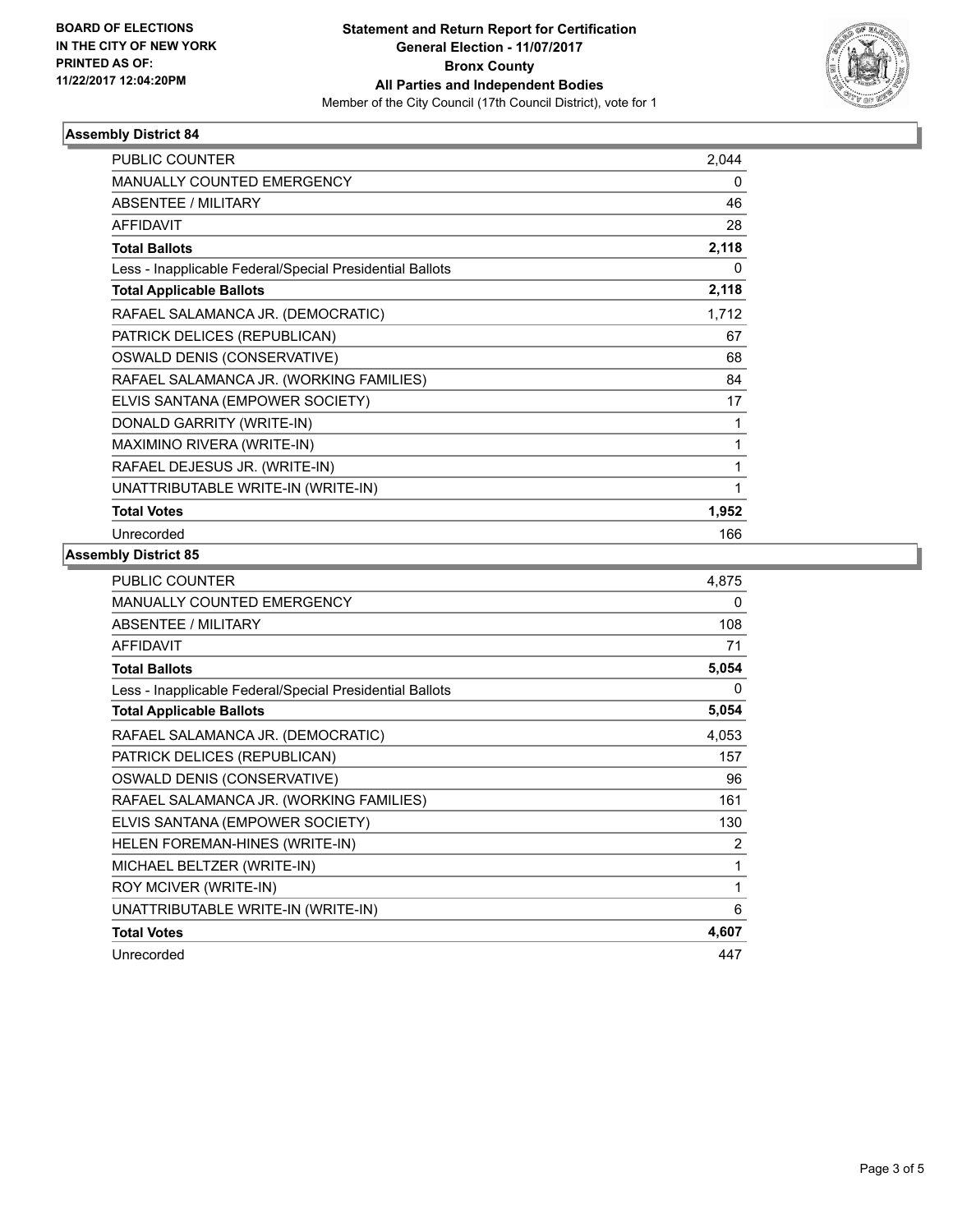

### **Assembly District 86**

| <b>PUBLIC COUNTER</b>                                    | 20       |
|----------------------------------------------------------|----------|
| <b>MANUALLY COUNTED EMERGENCY</b>                        | 0        |
| ABSENTEE / MILITARY                                      | 0        |
| AFFIDAVIT                                                | $\Omega$ |
| <b>Total Ballots</b>                                     | 20       |
| Less - Inapplicable Federal/Special Presidential Ballots | 0        |
| <b>Total Applicable Ballots</b>                          | 20       |
| RAFAEL SALAMANCA JR. (DEMOCRATIC)                        | 14       |
| PATRICK DELICES (REPUBLICAN)                             | 3        |
| OSWALD DENIS (CONSERVATIVE)                              | 0        |
| RAFAEL SALAMANCA JR. (WORKING FAMILIES)                  | 0        |
| ELVIS SANTANA (EMPOWER SOCIETY)                          | 0        |
| MELVIN BURGOS (WRITE-IN)                                 |          |
| <b>Total Votes</b>                                       | 18       |
| Unrecorded                                               | 2        |

### **Assembly District 87**

| <b>PUBLIC COUNTER</b>                                    | 829 |
|----------------------------------------------------------|-----|
| <b>MANUALLY COUNTED EMERGENCY</b>                        | 0   |
| <b>ABSENTEE / MILITARY</b>                               | 10  |
| <b>AFFIDAVIT</b>                                         | 14  |
| <b>Total Ballots</b>                                     | 853 |
| Less - Inapplicable Federal/Special Presidential Ballots | 0   |
| <b>Total Applicable Ballots</b>                          | 853 |
| RAFAEL SALAMANCA JR. (DEMOCRATIC)                        | 690 |
| PATRICK DELICES (REPUBLICAN)                             | 30  |
| OSWALD DENIS (CONSERVATIVE)                              | 7   |
| RAFAEL SALAMANCA JR. (WORKING FAMILIES)                  | 29  |
| ELVIS SANTANA (EMPOWER SOCIETY)                          | 11  |
| <b>HELEN FOREMAN-HINES (WRITE-IN)</b>                    | 1   |
| RITCHIE TORRES (WRITE-IN)                                | 1   |
| <b>Total Votes</b>                                       | 769 |
| Unrecorded                                               | 84  |